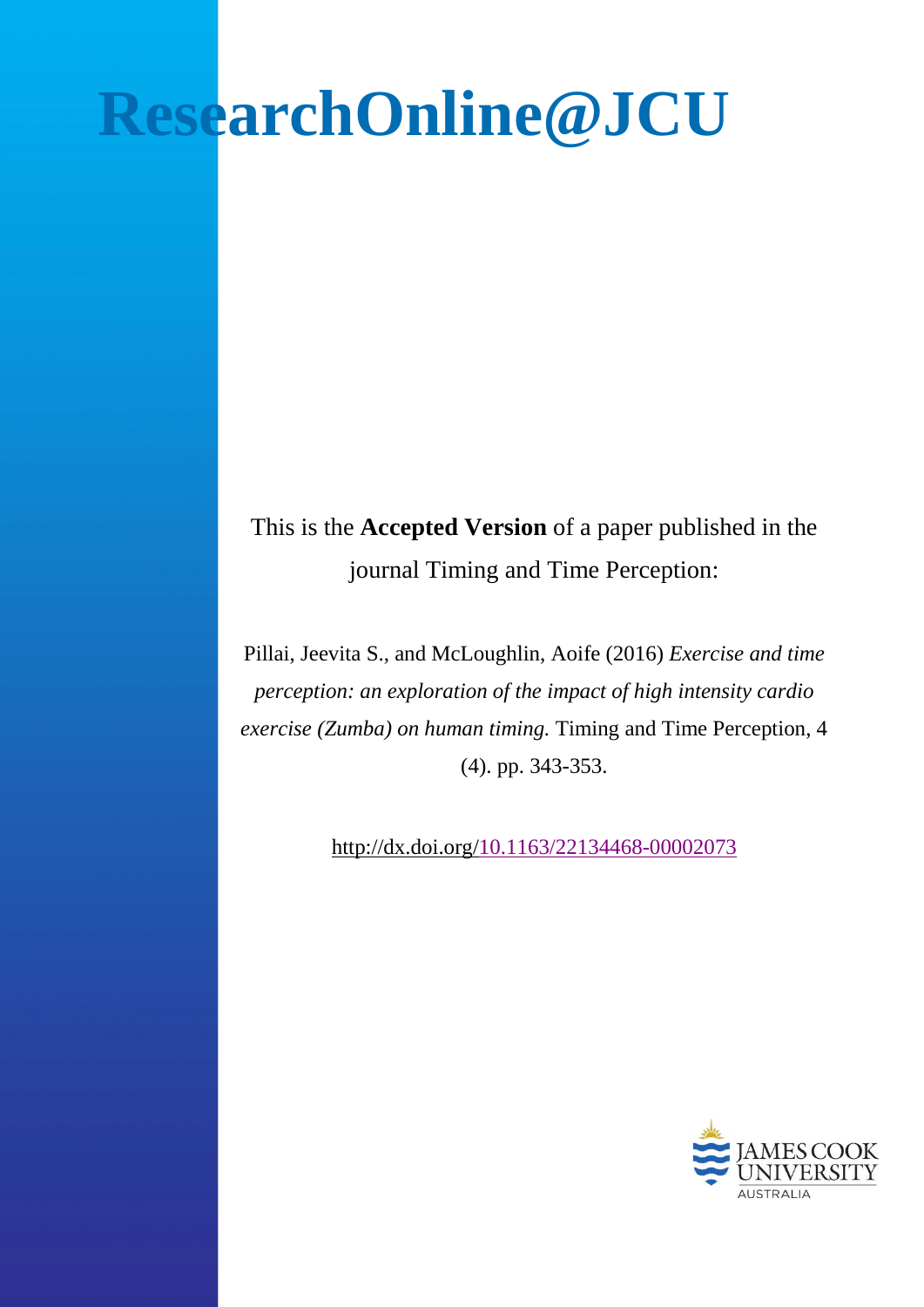# **Exercise and Time Perception: An exploration of the impact of high intensity cardio exercise (Zumba) on human timing**

**Jeevita S. Pillai and Dr. Aoife McLoughlin1**

College of Healthcare Science, School of Psychology, James Cook University, Singapore

<sup>&</sup>lt;sup>1</sup> Corresponding Author: Aoife McLoughlin, College of Healthcare Science, School of Psychology, James Cook University, 149 Sims Drive, Singapore, 387380. aoife.mcloughlin@jcu.edu.au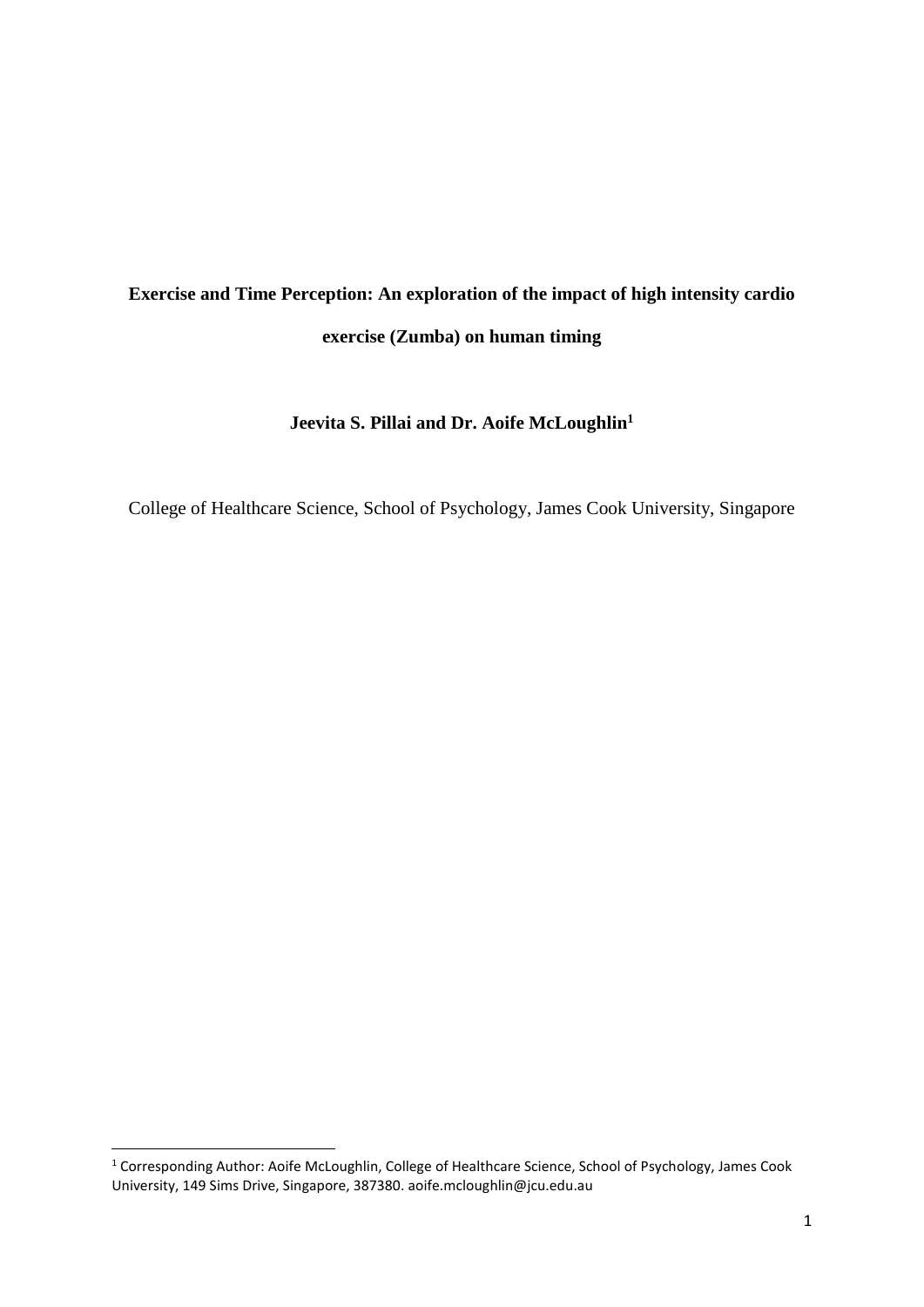### **Abstract**

Time is an important aspect of people's lives and how it is perceived has a great impact on how we function, which includes whether we engage in activities such as exercise that are beneficial for our health. These activities can also have impact on our experience of time. The current study aims to investigate human interval timing after completion of one of two tasks: listening to an audiobook, or engaging in a Zumba workout. Participants in this study completed two temporal bisection tasks (pre and post intervention). Bisection points (point of subjective equality) and Weber's ratios (sensitivity to time) were examined. It was hypothesised that individuals in the Zumba condition would experience a distortion in their timing post workout consistent with an increase in pacemaker speed. Unexpectedly there appeared to be no significant difference in bisection points across or within (pre/post) the conditions, suggesting that neither intervention had an impact on an internal pacemaker. However, there were significant differences in sensitivity to timing after Zumba Fitness suggesting a potential attentional focus post workout. Implications and future directions are also discussed.

# **Key Words**

Time perception, Zumba Fitness, temporal bisection task, timing sensitivity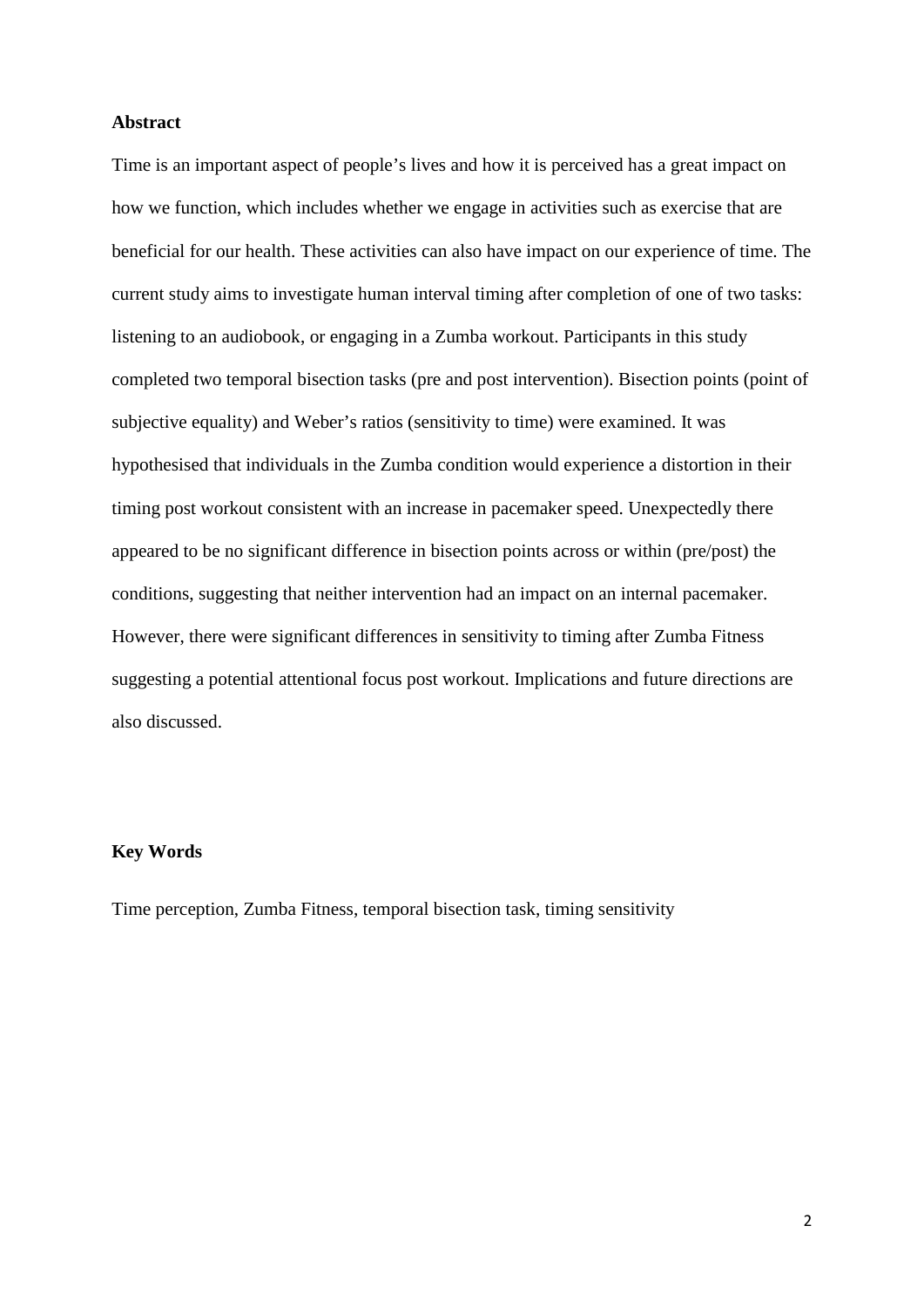#### **1. Introduction**

We live in a world where time is one of the most basic and important components. Many stimuli have been linked to distortions in accuracy of timing and some specific features of stimuli have also been shown to impact on human time perception. For example brighter, louder, larger and more numerous stimuli are perceived as subjectively longer than stimuli of smaller magnitudes but equal length (Xuan, Zhang, He, & Chen, 2007), auditory stimuli appear to be judged as longer than visual stimuli (Jones & Wearden, 2003; Noulhiane, Pouthas, & Samson, 2009; Ogden & Jones, 2009), and research has also shown that emotional stimuli can impact our experience of duration. For example, angry faces appear to last longer than neutral ones (Droit-Volet, Brunot, & Niedenthal, 2004). Other research has suggested that stimuli can create a state change, which alter the way a person actually experiences time for some period after. For example, presentation of a series of "clicks" can cause an individual to overestimate a duration interval that follows (Jones, Allely, & Wearden, 2011) indicating a short lasting change in perception of the individual. Further research in the area of emotions and timing found that in order for emotional stimuli to impact on the timing of the individual, the individual needs to be able to imitate the emotion that they have seen (Effron, Niedenthal, Gil, and Droit-Volet, 2006) again indicating a short term change in the individual. These findings are generally explained through the wellestablished arousal mechanism, within the pacemaker style internal clock framework (Gibbon, Church & Meck, 1984).

Research has also suggested that engaging with certain activities such as mindfulness (Kramer et al., 2013) can lead to overestimation of duration. Kramer et al. (2013) compared the time estimations of individuals who had completed 10 minutes of guided mindfulness, with individuals who had passively listened to an audio recording of "The Hobbit". They found that individuals in the mindfulness condition overestimated duration more than those in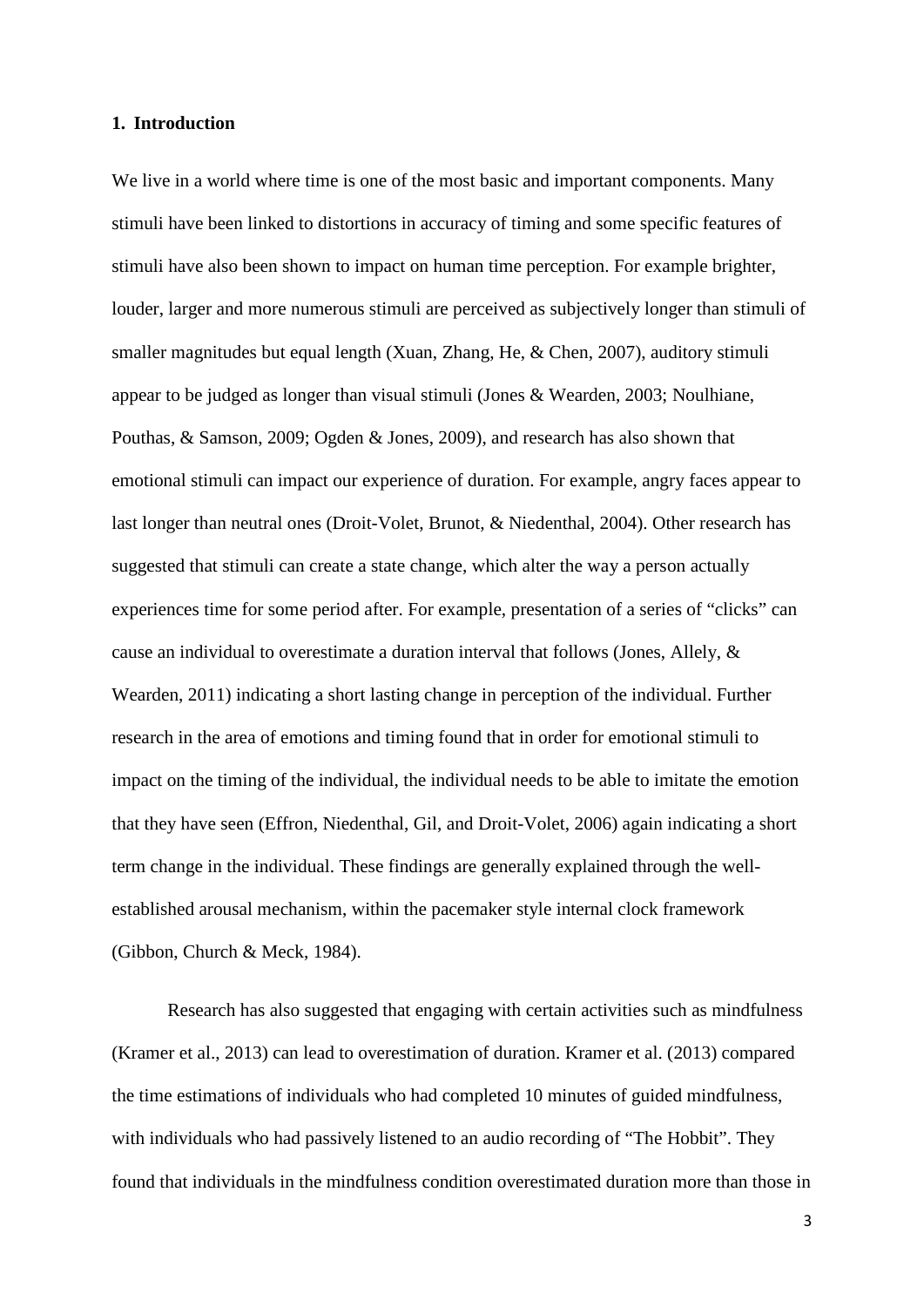the passive listening condition. Taken together these findings appear to suggest a dynamic relationship between our perception and our environment (Fayolle, Lamotte, Droit-Volet, & Gil, 2013) highlighting that the situations in which we find ourselves can have lingering effects on our timing.

A common environment where people report feeling a distorted experience of time is during exercise. People anecdotally report feeling that time is going very slowly when they are working out and fatigued, unless they have reached some type of flow state or can be successfully distracted from time. These passage of time judgements (Wearden, 2005) appear to be linked to the relevance of time to the situation, and can be explained using Zakay's Temporal Awareness Model (1992). However these types of timing judgements are notoriously difficult to systematically study as they are entirely subjective, and the language used to describe the passage of time can make it very hard to quantify responses in a meaningful way. For example, if an individual says that time feels as though it is passing very quickly it is difficult to know if this means they feel more, or less, time has passed in comparison to normal. Therefore rather than focus on the impact of exercise on passage of time judgements during exercise itself, it is beneficial to first investigate the impact of exercise on prospective timing judgments and the internal timing system of the individual, and to ascertain whether exercise causes a short term impact on subjective timing using a pre/post intervention task as per Kramer et al. (2013).

Many different exercise regimes have become popular over time. In recent years there has been a huge surge of interest in Zumba Fitness, a Latin-inspired, dance-fitness program created in the 1990s ("Zumba Classes - Dance fitness classes that are fun and effective.," n.d.). It incorporates Latin and international music and dance movements such as salsa, samba, merengue and hip hop that create a dynamic and effective fitness system. It is widely heralded as an enjoyable, engaging workout that can be completed by individuals with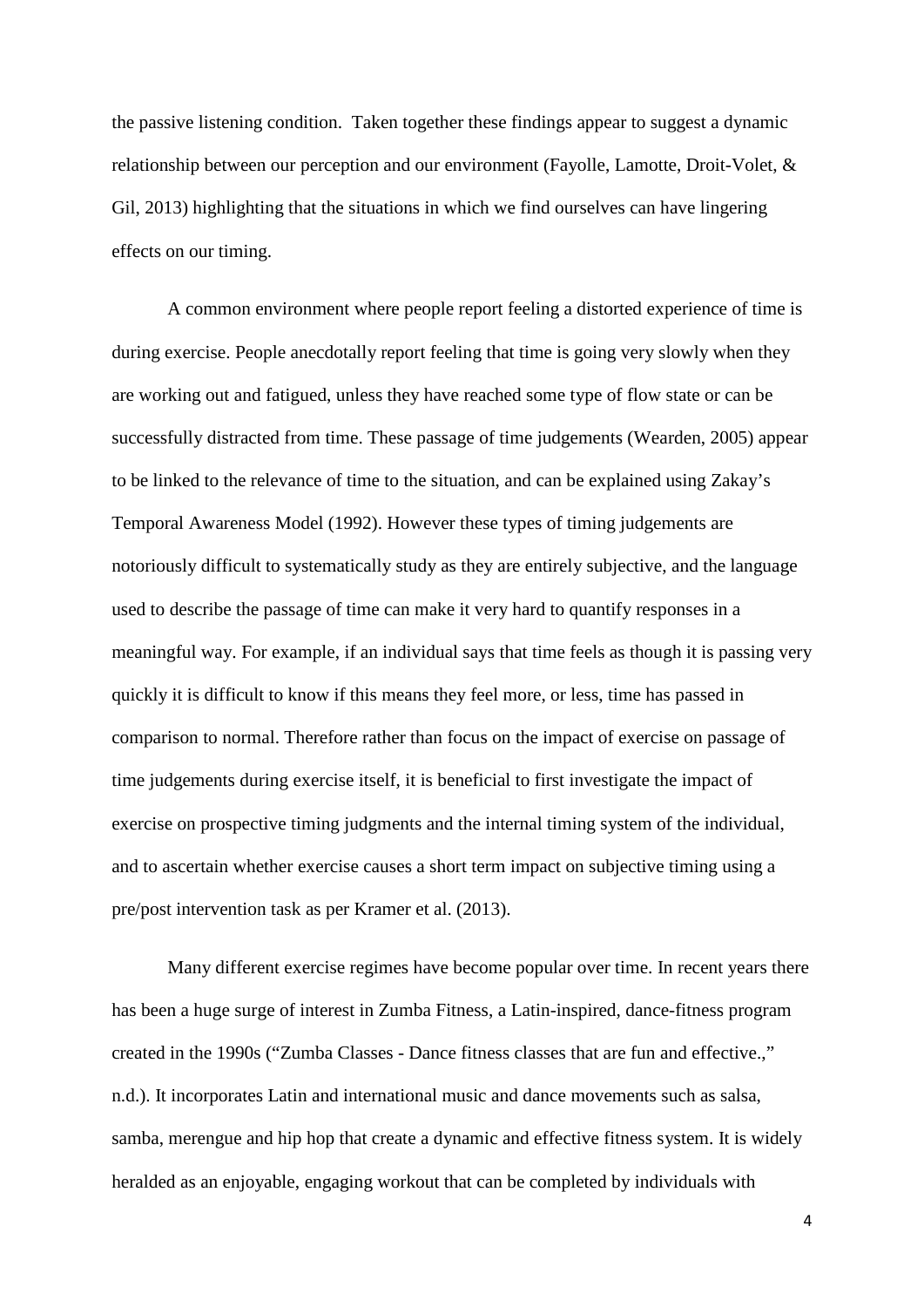varying levels of fitness and as it doesn't involve the use of any specialised equipment, it is an ideal cardio exercise to study. There are two aspects of Zumba fitness which may cause the internal pacemaker to become aroused: use of music, and change in body temperature.

As with many workouts an integral aspect of Zumba is the music listened to during the workout. According to previous research, music captures attention, lifts spirits, triggers and alters thoughts and emotions, increases work output, heightens arousal and encourages rhythmic movements (Karageorghis, 2008; Lucaccini & Kreit, 1972; Terry & Karageorghis, 2011; as cited in Karageorghis & Priest, 2012). Research looking at the effect of music on exercise performance in obese children found that they ran better when they listened to music (De Bourdeaudhuij et al., 2002) and Potteiger, Schroeder, and Goff (2000) suggested that different kinds of music can act as an effective passive distractor during physical activity and can help reduce perceived exertion. A study conducted by Crust (2004) revealed that listening to music during muscular endurance trials led to participants enduring for significantly longer times. Listening to music during exercise is overwhelming believed to have positive effects. This may be because time appears to be underestimated when there is music leading individuals to spend longer engaging with their workout. For example, waiting time is considered much shorter when there is music playing in the background as compared to silence (Guéguen & Jacob, 2002) and especially when people enjoy the music they are listening to (Cameron, Baker, Peterson, & Braunsberger, 2003). This process appears straight forward. When listening to music, attention is diverted away from the processing of time, and fewer pulses are accumulated within the internal clock system causing duration to be underestimated (Zakay & Block, 1995). However what happens once the exercise and music has stopped and the attention is no longer oriented away from time? As mentioned above, music has been shown to increase arousal (Karageorghis & Priest, 2012). An increase in arousal has often been linked to an increase in the pacemaker of an internal clock system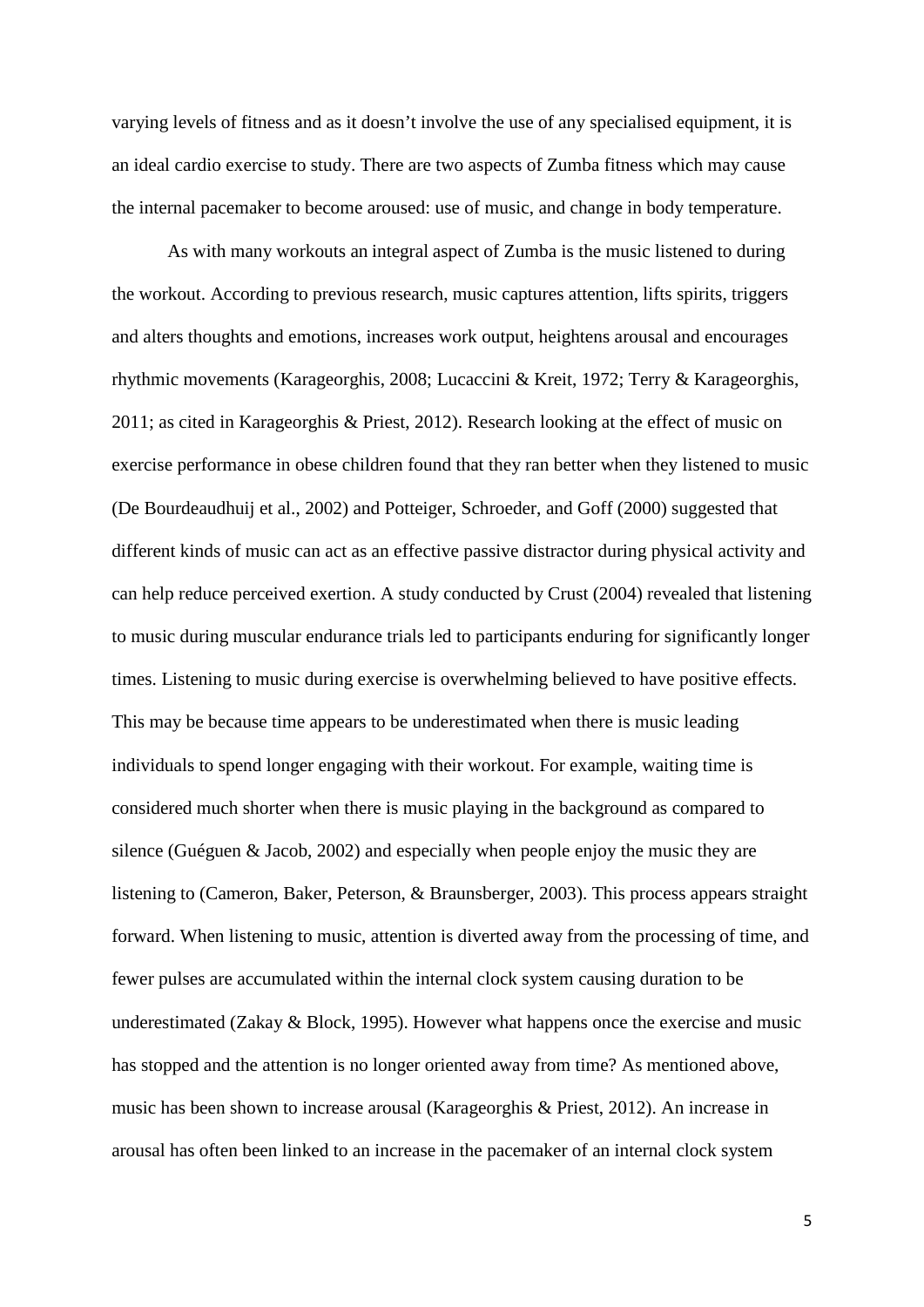(Gibbon et al., 1984). Therefore it would follow that an arousal state, induced by listening to music during exercise, would lead individuals to overestimate time once they have completed their exercise.

The second aspect of Zumba which may create short lasting arousal within the internal clock system is body temperature. During and after a workout body temperature is higher as some of the heat produced is stored, raising the core temperature of the body by a few degrees (Gleeson, 1998). Historically it was suggested that time estimates were directly dependent on internal body temperature. This was due to the belief that timing was based on some type bodily chemical reaction. It was reasoned that if some underlying chemical process provided 'pulses' with which to estimate time, then it would speed up when heated and slow down when cooled just like any other chemical process (Hoagland, 1933). Research in this area has been succinctly reviewed by Wearden and Penton-Voak (1995). Their meta-analysis highlighted that most participants tend to overestimate duration when their body temperatures are increased, and that participants underestimate duration when their body temperature is lowered. Although human timing is no longer thought to be connected to a chemical reaction within the body, Wearden and Penton-Voak explain that temperature appears to have an arousing effect on the pacemaker of the internal clock system. Therefore raising body temperature through Zumba Fitness should lead individuals to overestimate duration post workout.

The current study investigated the impact of Zumba fitness on perception of time through a temporal bisection task administered pre and post workout, a methodology based on Kramer et al. (2013). Participants completed a baseline bisection task then engaged with an intervention stage (Zumba Fitness or audiotape) for ten minutes. After this intervention they proceeded immediately to complete another bisection task. In line with the research presented above it is hypothesised that Zumba Fitness will lead to an increase in short term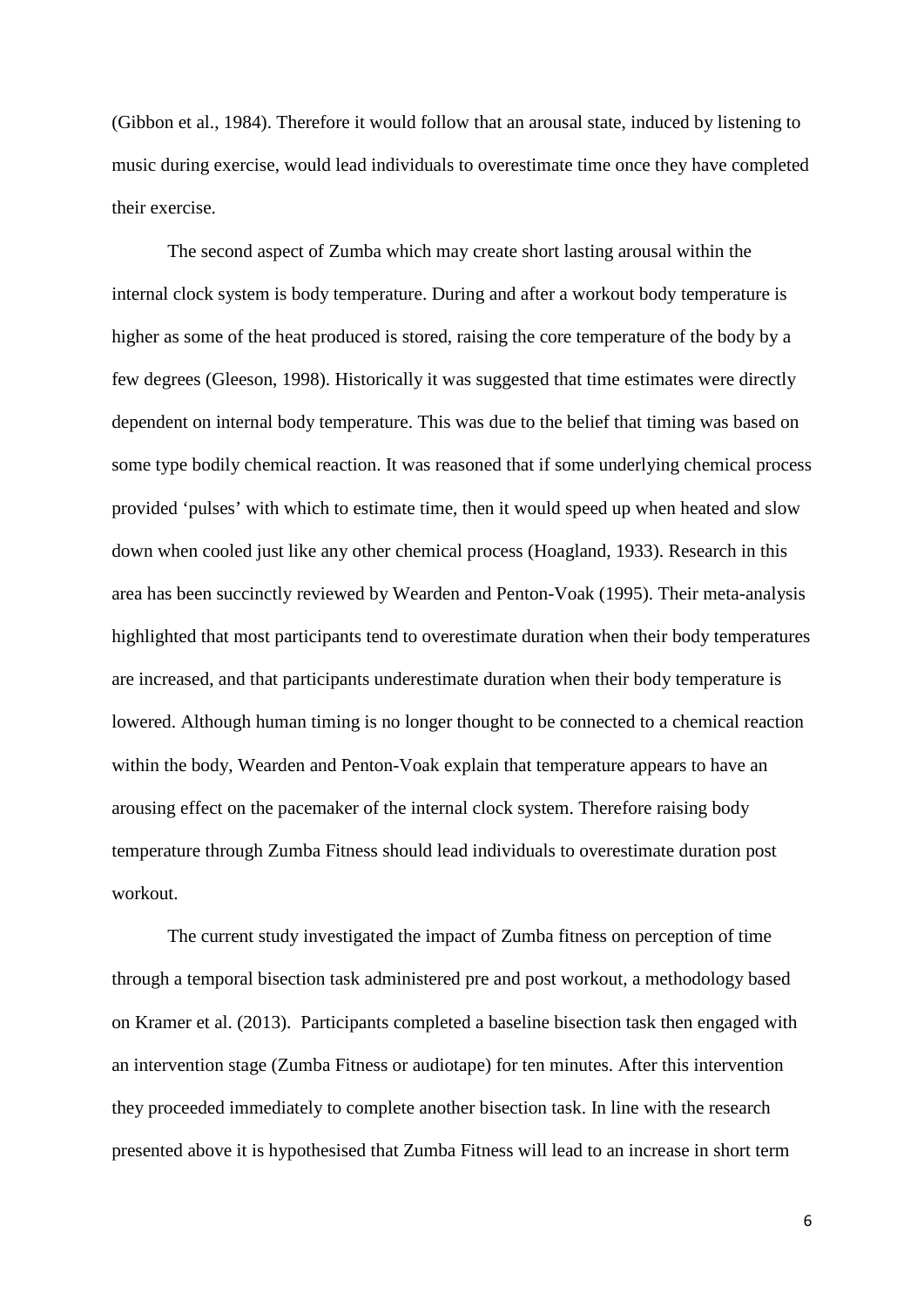arousal in the pacemaker of the internal clock and that this will cause participants to overestimate time post workout.

# **2. Method**

#### *2.1.Participants*

The study consisted of 60 participants (Mean age  $= 22.90$ ,  $SD = 2.44$ , Age range  $= 19$  to 31, 45 females, 15 males). 86.7% of the participants were university students and the remainder consisted of participants from various other occupations. Students from James Cook University (Singapore) who participated to fulfil their course requirements were awarded credit points. Their ethnic backgrounds were 56.7% Indian, 33.3% Chinese, 1.7% Malay, and 8.3% from other ethnic backgrounds.

# *2.2. Design*

Participants were randomly assigned to one of the two conditions (between-subjects factor); the audio book condition (*n*=30) and the Zumba Fitness condition (*n*=30). They also completed temporal bisection tasks before and after the ten minute intervention tasks (withinsubjects factor).

### *2.3.Materials*

Participants signed an informed consent form and completed basic demographic information (age, gender, ethnicity, and occupation), and participant's assigned to the Zumba condition filled the Physical Activity Readiness Questionnaire (PAR-Q) (Canadian Society for Exercise Physiology, 2002) form. The PAR-Q form is an easy and convenient questionnaire designed for individuals to assess their physical ability before participating in any physical activity at that particular moment. It was utilised in this study to ascertain if participants were physically capable of taking part in the Zumba activity. It is applicable to individuals between the age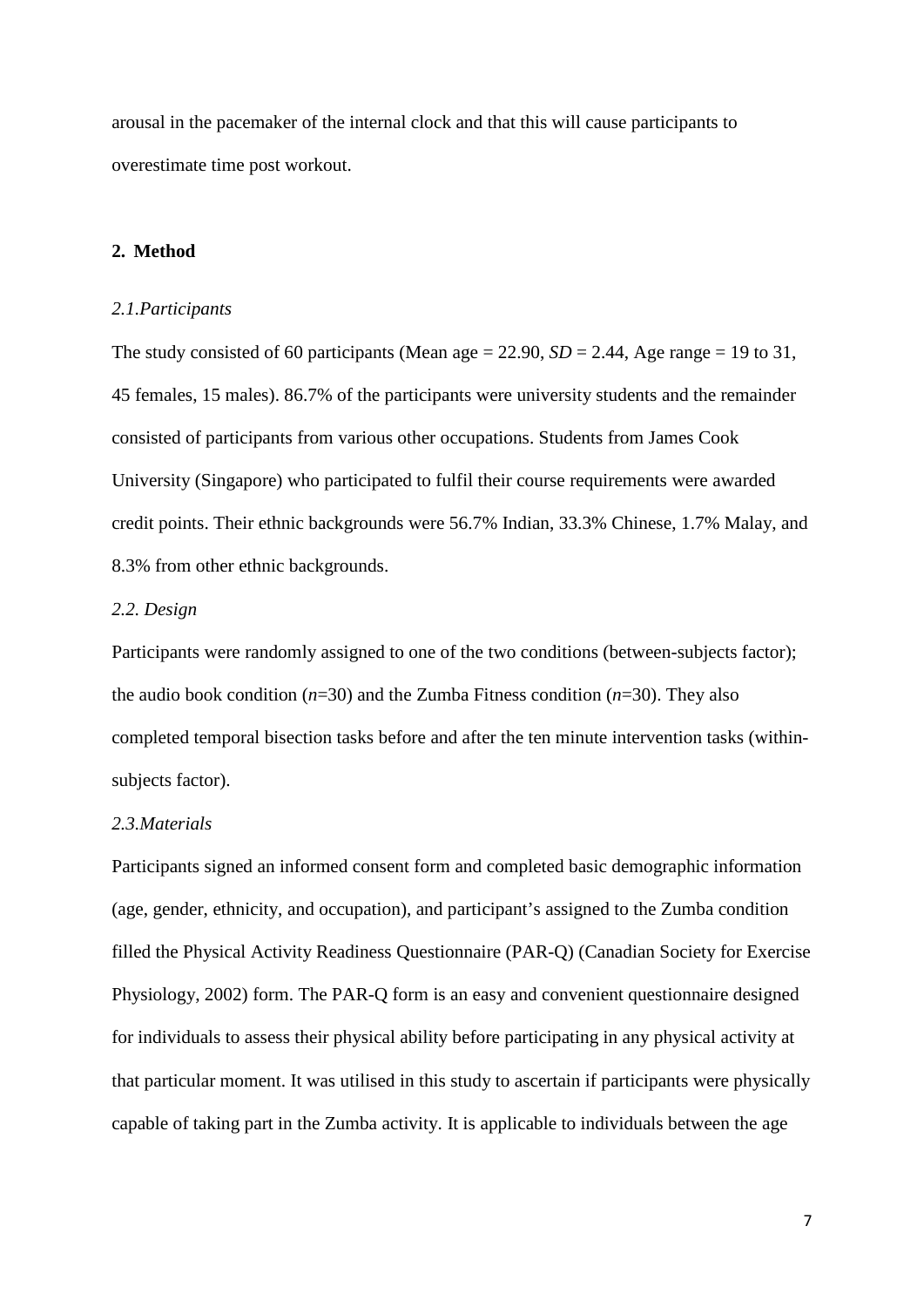range of 15 to 69 years old. The instructions in the PAR-Q form were modified to suit the study and type of activity.

#### *2.3.1. Temporal bisection task*

Participants were tested individually in a soundproofed cubicle in front of a computer that used E-prime software to present the stimuli. Participants used a set of Logitech H800 wireless headphones to listen and judge tones that were used in the experiment. The "S" and "L" keys on the computer's keyboard were used to indicate "short and "long" responses respectively for the temporal bisection task (outlined in more detail in the procedure).

#### *2.3.2. State Change Intervention*

There were two 10 minute intervention tasks utilised. Each task was 10 minutes long. As per Kramer et al. (2013), an excerpt from the audiobook version of "The Hobbit" was used in the passive listening condition. Participants listened to Chapter 1:An Unexpected Party,Part 1, written by J. R. R. Tolkien and read by Peter Avastrat (2014). This was presented through E-Prime software. In the Zumba Fitness condition, participants worked-out to three Zumba Fitness songs ("Metala Sacala" by El Chevo, "Drop it On Me" by Ricky martin and Daddy Yankee and "La La La" by Shakira) which were played through an iPhone connected to a portable speaker. The Zumba Fitness session was led by the researcher who is a qualified Zumba instructor.

#### *2.4.Procedure*

After receiving ethics approval participants were recruited through a mixture of convenience sampling, snowball sampling and chain sampling. Each participant regardless of condition was sent a message regarding time, venue and things to bring (which included shoes, comfortable clothing and a water bottle).

Upon arrival participants were randomly assigned to one of two conditions (audiotape or Zumba Fitness). All participants were given an information sheet and signed an informed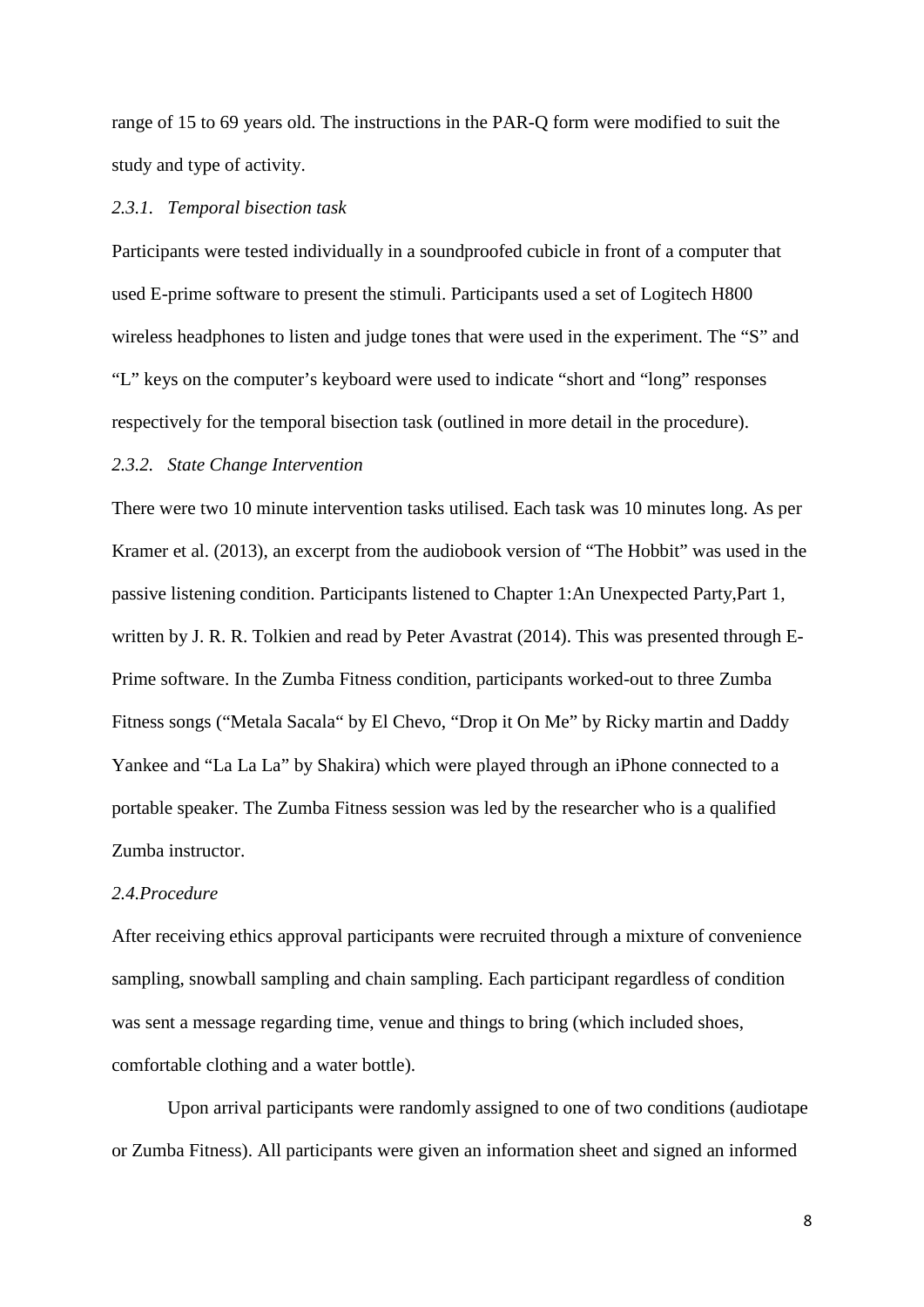consent form. Participants randomly assigned to the Zumba Fitness condition were asked to fill up a PAR-Q form in addition to the other forms. Those who were found by the PAR-Q to be unfit to participate in a physical activity at the particular moment were then assigned to the other condition. After completing the forms, the experimenter removed the forms and instructed them to put on their headphones and follow the instructions on the computer screen.

The baseline estimate of time perception was obtained for each participant via the first temporal bisection task. The temporal bisection task consisted of a training phase where participants listened to "short" (400ms) and "long" (1600ms) tones which were the reference stimuli. This was immediately followed by the testing phase where participants were introduced to probe durations (400, 600, 800, 1000, 1200, 1400 and 1600ms) which they compared to the two reference stimuli. They responded by pressing the "S" and "L" keys on the keyboard according to whether they thought the probe durations were more similar to the "short" or "long" durations which they previously learned. Eight blocks of seven trials (56 trials) were presented in random order with no accuracy feedback. The inter-trial interval was randomly chosen between 1 and 3 seconds.

Next the participants engaged in a 10 minute intervention according to the condition they were randomly assigned to. Participants in the audiobook condition listened to a 10 minute audio recording of "The Hobbit" (Avastrat, 2014) played through the E-prime software while participants in the Zumba Fitness condition were asked to come out of the room to do a 10 minute workout led by the experimenter who is a licensed Zumba Fitness instructor. The 10 minute activity in each condition was followed immediately by another round of the testing phase of temporal bisection task to see if there was a change in subjective timing. After completing the study, participants were thanked and given a debrief sheet.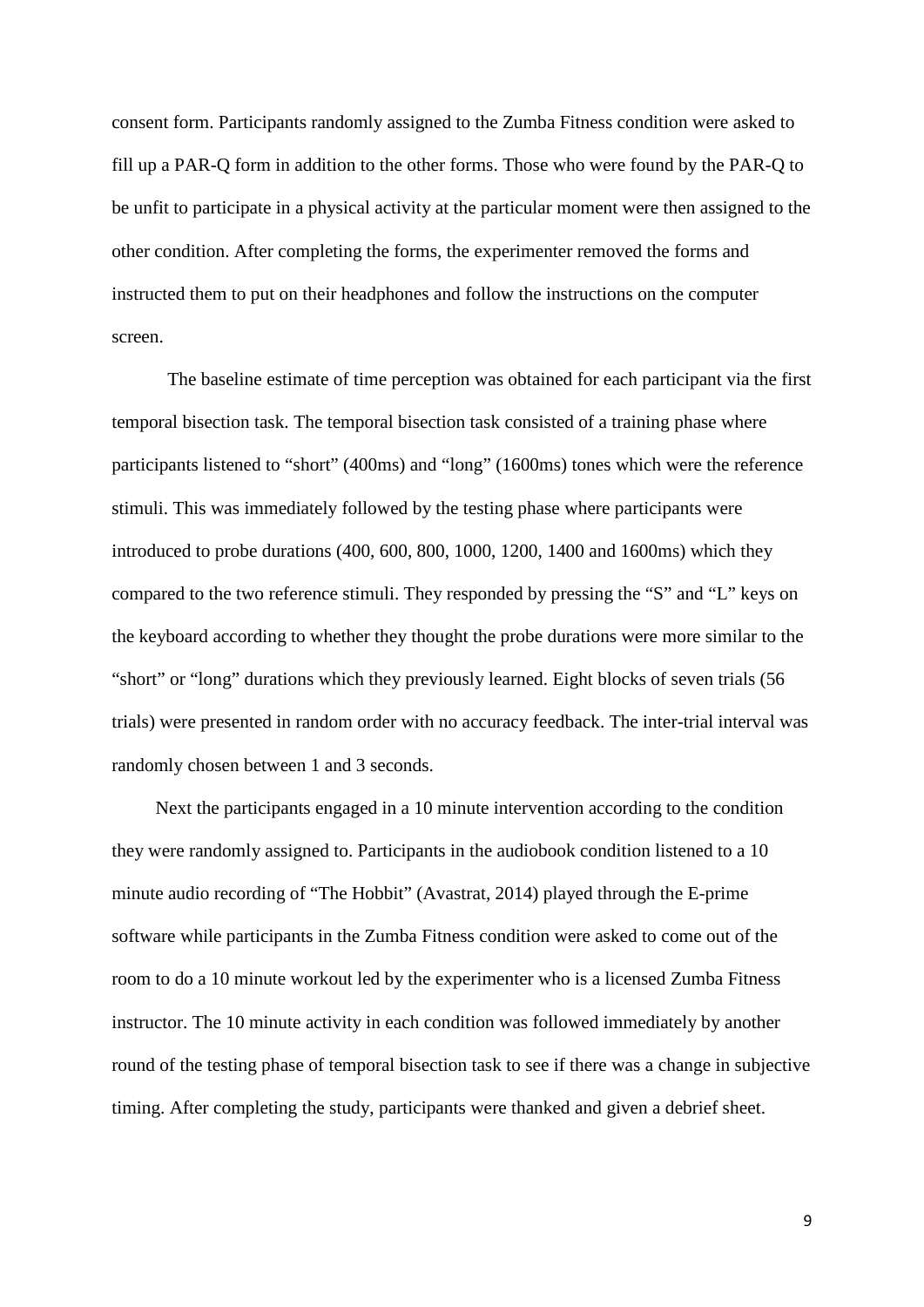After all data had been collected the bisection points and Weber ratios for the bisection task (pre and post intervention) were calculated using a pseudo-logistic model (Killeen et al., 1997) through GraphPad Prism. The bisection point is the point of subjective equality and represents the point at which participants were equally likely to respond "long" or "short" to a duration. The Weber ratio is based on the difference limen, divided by the bisection point. It represents variance and accuracy of responses, or the sensitivity of the participants to duration.

#### **3. Results**

## *3.1.Temporal Bisection and Subjective Timing*

The bisection point (BP) was analysed as one measure of subjective timing. The proportion of long responses for each condition were plotted against the seven durations in the two bisection tasks before and after participating in the 10 minute activity. It was expected that an increase in arousal would lead to an overestimation of duration post intervention in the bisection task (Gil & Droit-Volet, 2011) and that this would be represented by a lower BP value.

A mixed between-within subject analysis of variance was performed to assess participants' BP pre and post intervention for each. There was no significant interaction between condition and BP pre and post intervention, Wilks' Lambda = .98,  $F(1, 58) = 1.36$ ,  $p = 0.25$ . There was no main effect for BPs pre and post intervention, Wilks' Lambda = .97, *F*  $(1, 58) = 1.55$ ,  $p = .22$ , with neither of the conditions showing a significant change in BPs pre and post intervention. This indicates that there was no effect on the BPs after either two interventions.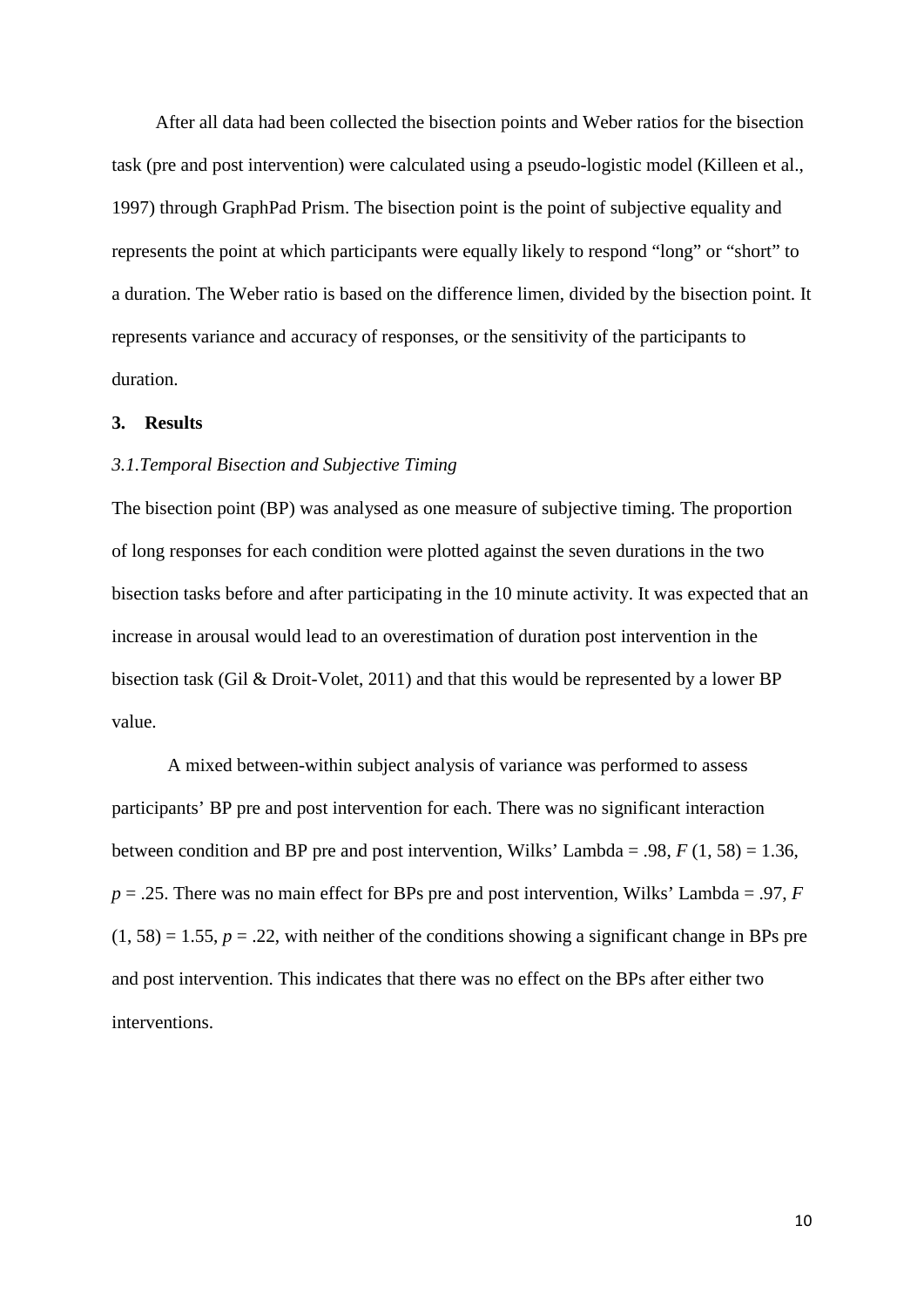#### *3.2.Temporal Bisection and Sensitivity to Timing*

Although BP is often the main variable investigated within bisection tasks, the Weber ratio (WR) was also calculated to explore the participants' sensitivity to time. According to Weber's law the size of the difference threshold should remain proportional to the original value of the stimulus (Namboodiri, Mihalas, & Hussain Shuler, 2014). A lower WR indicates that participants' temporal discrimination does not vary and therefore indicates a higher temporal sensitivity (Droit-Volet, Fayolle, & Gil, 2011).

A mixed between within subjects analysis was also conducted to assess the participants' WR pre and post intervention for each condition. There was no significant interaction between the conditions and WR pre and post intervention, Wilks' Lambda = .98,  $F(1, 58) = 1.45$ ,  $p = .23$ . There was however a significant main effect for WR pre and post intervention, Wilks' Lambda = .94,  $F(1, 58) = 4.06$ ,  $p = .05$ , showing a change in WR pre and post intervention within conditions. In order to examine this effect in more detail a paired sample T-Test was conducted for each condition. It was found that there was no significant change in WR in the audiotape condition pre (*M*=0.16, *SD*=0.12) and post intervention  $(M=0.14, SD=0.10)$ ,  $t(29) = .51$ ,  $p = .614$ . However for the Zumba Fitness condition, there was a statistically significant change in WR pre (*M*=0.18, *SD*=14) and post intervention  $(M=13, SD=13)$ ,  $t(29) = 2.65$ ,  $p = .01$ . This suggests that participants in the Zumba condition were more sensitive to time after Zumba than participants in the control conditions. The implications of this are discussed below.

#### **4. Discussion**

The present study is the first to explore links between Zumba Fitness and altered subjective timing. In terms of subjective timing, the current study showed that there was no change in the bisection points elicited before and after intervention. Although results in the audiobook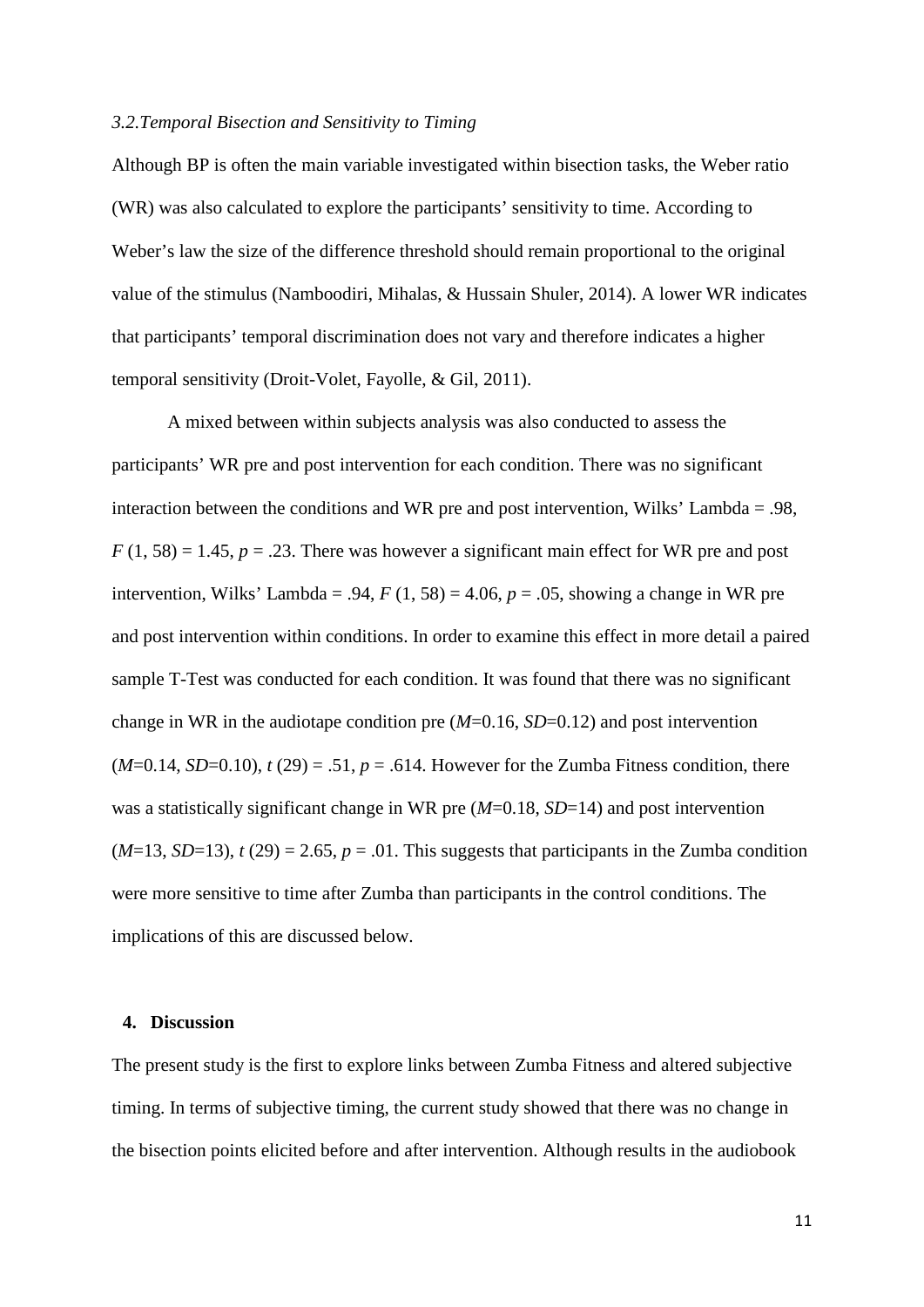condition are in line with Kramer et al. (2013) it was expected that there would be a decrease in the bisection point in the Zumba condition. This was expected as physical exercise in general has been shown to increase body temperature (Gleeson, 1998) and also to increase general arousal (Karageorghis & Priest, 2012). These stimuli have previously been shown to cause short term changes in the subjective timing of the individual, by impacting on the arousal sensitive pacemaker of an internal clock mechanism (Gibbon et al., 1984). It is worth noting that although Kramer et al., (2013) found a significant decrease in the bisection point in their study, they ruled out arousal as the cause of the decrease. They noted that the alteration in timing did not show the classic multiplicative effect expected with pacemaker speed effects. Therefore they interpreted their results within an attentional framework rather than arousal mechanism. They argue that mindfulness may help to increase focused attention and monitoring, and causes a short term change in timing ability. Although there was no change in the bisection point after Zumba in the current study, it is also possible that the attentional framework is responsible for the overall findings. This becomes clearer when looking at the significant impact of Zumba on sensitivity to timing.

Changes in timing sensitivity have been seen to be linked to allocation of attention (Mackintosh, 1974; as cited in Ferrara, Lejeune, & Wearden, 1997). As exhibited in previous research the processing of time demands a certain amount of sustained attention which requires upholding a significant amount of focus to the passage of time (Coull, 2004; Coull, Vidal, Nazarian, & Macar, 2004; Droit-Volet, Clément, & Fayol, 2008). Psychological resources are allocated when paying particular attention to an event so that the event is processed with precision (Kahneman, 1973). Therefore a higher sensitivity to time has previously been explained as an improved encoding of time as a result of adequate allocation of attention or working memory abilities to the timing task. (Delgado & Droit-Volet, 2007; Droit-Volet et al., 2008). As highlighted above, Kramer et al. (2013) explain their findings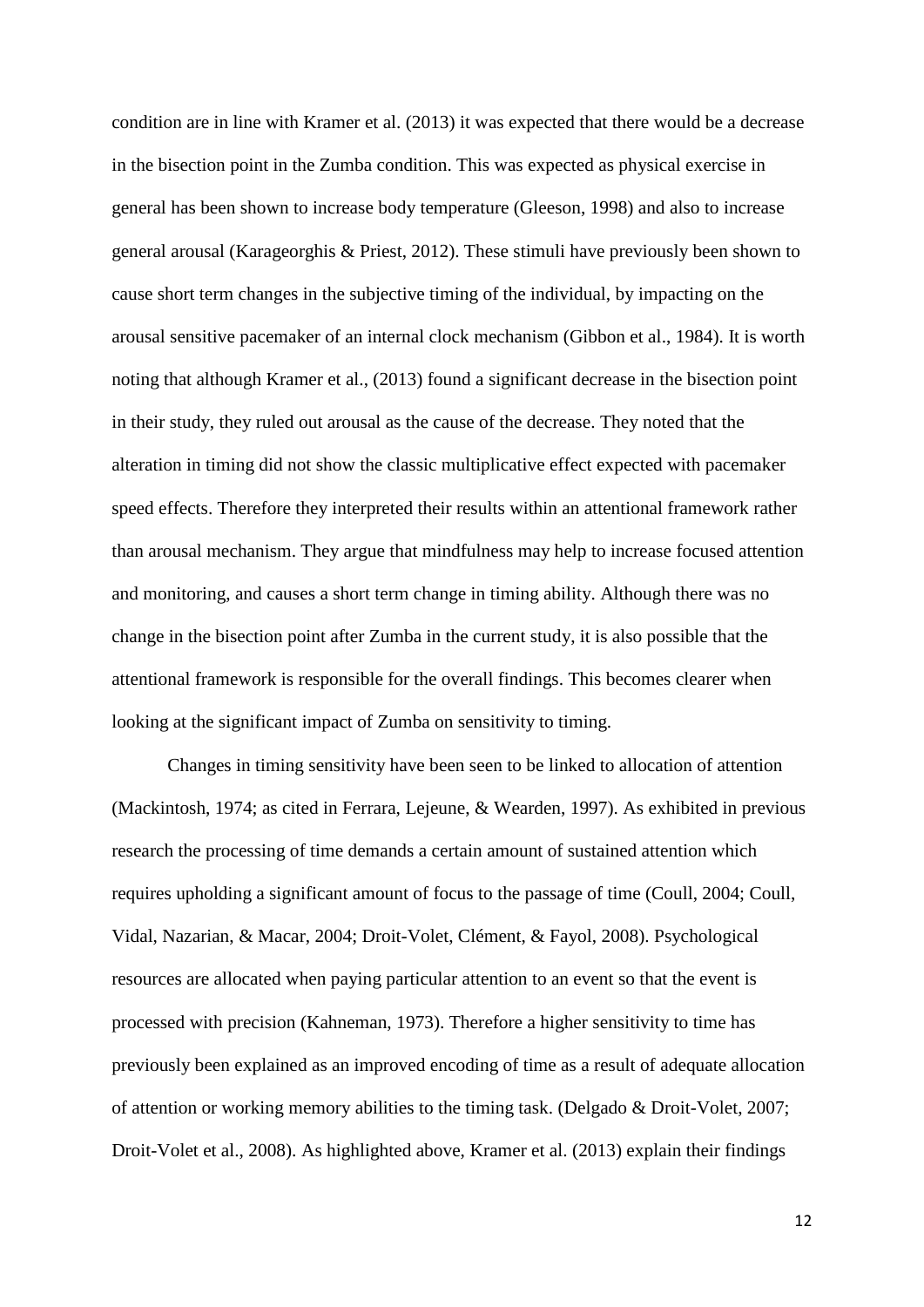within the attentional framework claiming that mindfulness meditation led to improved attentional abilities (Brefczynski-Lewis, Lutz, Schaefer, Levinson, & Davidson, 2007), allowing for more available resources to be allocated during the proceeding timing task. Recent research by De Bruin, van der Zwan and Bogels (2016) has shown that physical exercise is as effective as mindfulness meditation in improving attention control. This suggests that the findings in the current study may also be linked to the attentional framework, with Zumba Fitness leading to greater attention control in the post test task. Indeed, previous research has highlighted that aerobic exercise can have a significant effect on attentional tasks in adults (Hawkins, Kramer and Capaldi, 1992). Research has shown a 50% reduction in disruptive behaviours in boys with behavioural problems such as ADHD on days that they were asked to jog as compared to days where there was no jogging activity with teachers reporting an improvement in attention span and impulse control (Gapin, Labban, & Etnier, 2011). This also highlights that there may be important implications of the current findings within the area of productivity.

There are of course some limitations in the current study which should be addressed in future research. Firstly it is not possible to know from the data collected if arousal had no impact on bisection point, or if there simply was no increase in arousal in participants post Zumba. A longer duration of Zumba Fitness should be considered in future studies in order to allow more time for body temperature and arousal to occur. Future research could also include the measurement of arousal, attention and body temperature levels in order to ensure that a state change has occurred. A Perceived Stress Scale (Cohen, Kamarck, & Mermelstein, 1983) and a Perceived Arousal Scale (Anderson, Deuser, & DeNeve, 1995) or Felt arousal Scale (Svebak & Murgatroyd, 1985) could be added to quantify the level of stress and arousal before and after Zumba Fitness to see if there were changes in arousal. Also, the study focused on the temporal judgements of participants *after* they had engaged with Zumba or the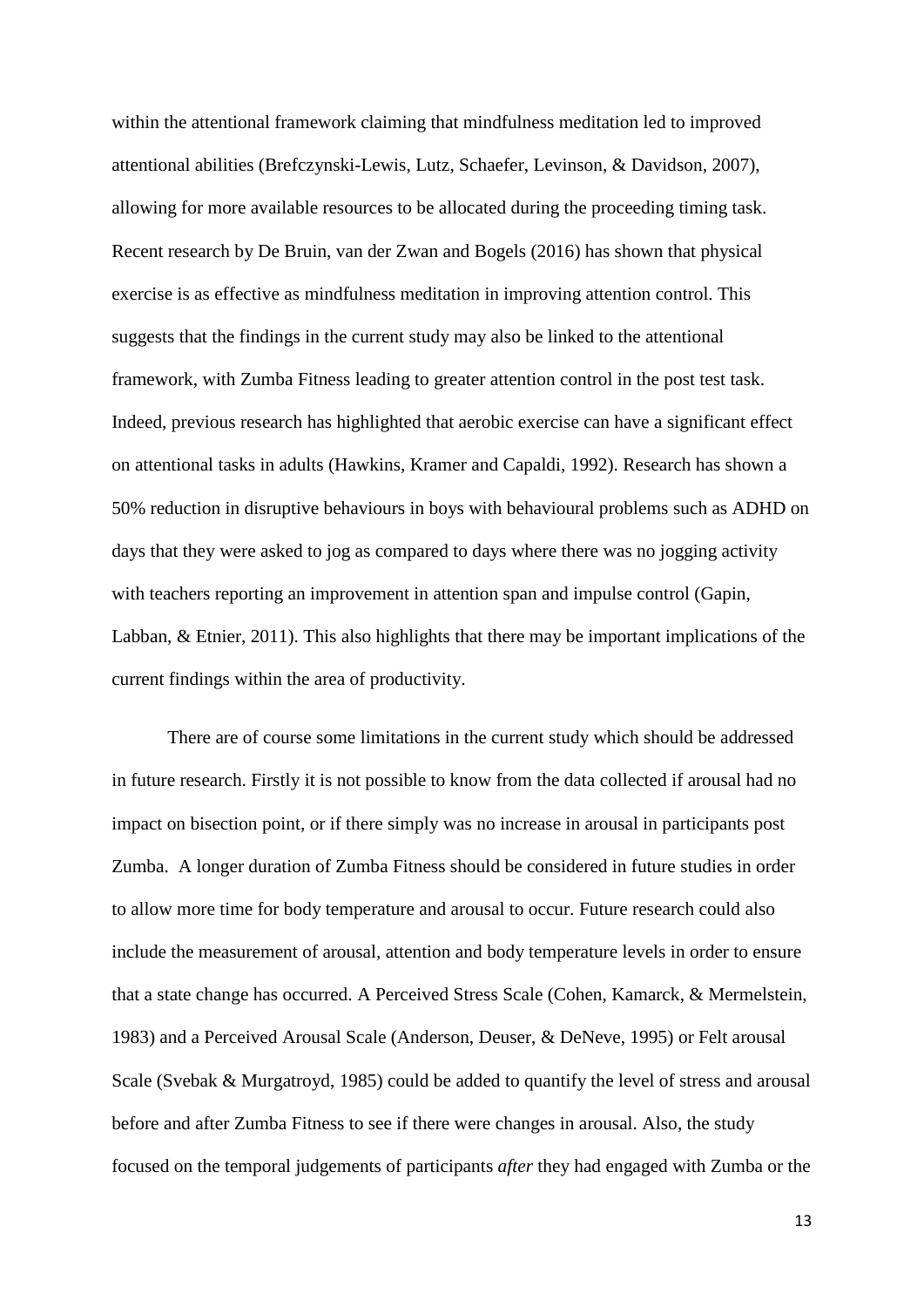Audiotape intervention. This is because its methodology was based on Kramer et al. (2013) and the state change research that has been of some focus in the literature. It would be beneficial to address the impact of this type of fitness activity on timing *during* exercise itself. Due to methodological constraints a between subject design was used, and although there was no significant difference in timing in the pre intervention task it is possible that individual differences may impact the outcomes of the study. For example future research may include information on participants' fitness level and experience.

In conclusion, the present findings highlight a short term effect of Zumba Fitness on timing sensitivity, but not on pacemaker speed. The increase in sensitivity to timing post Zumba Fitness adds to the burgeoning research claiming improvement of attentional focus post workout, although it remains to be seen whether this improved focus could generalise to other activities such as work responsibilities or other assignments.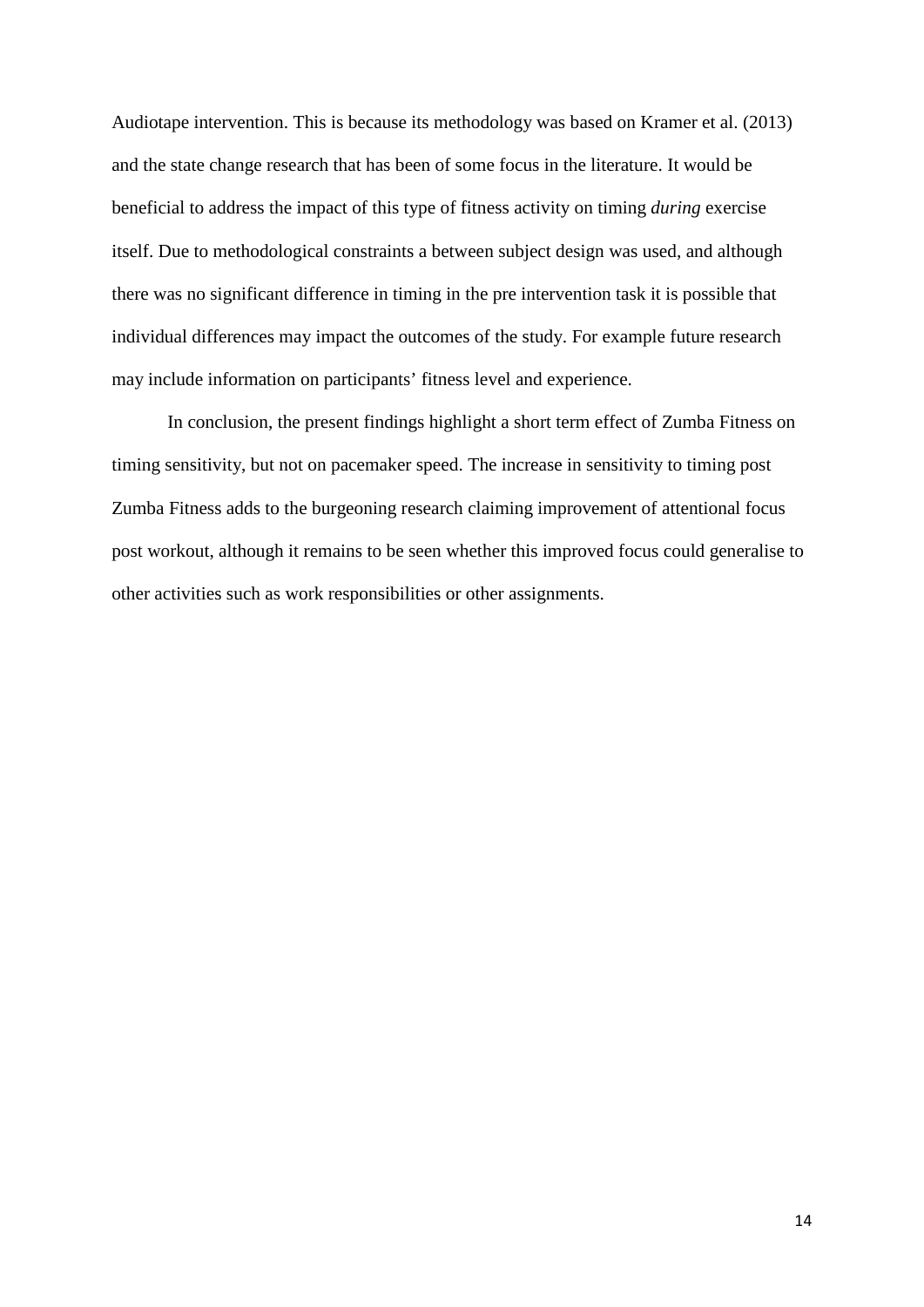#### References

- Allan, L. G. (1979). The perception of time. *Perception & Psychophysics*, *26*(5), 340–354. https://doi.org/10.3758/BF03204158
- Anderson, Deuser, W. E., & DeNeve, K. (1995). Hot temperatures, hostile affect, hostile cognition, and arousal: Tests of a general model of affective aggression. *Personality and Social Psychology Bulletin*, *21*, 434–448.
- Brefczynski-Lewis, J. A., Lutz, A., Schaefer, H. S., Levinson, D. B., & Davidson, R. J. (2007). Neural correlates of attentional expertise in long-term meditation practitioners. *Proceedings of the National Academy of Sciences*, *104*(27), 11483–11488.

https://doi.org/10.1073/pnas.0606552104

- Bruin, E. I. de, Zwan, J. E. van der, & Bögels, S. M. (2016). A RCT Comparing Daily Mindfulness Meditations, Biofeedback Exercises, and Daily Physical Exercise on Attention Control, Executive Functioning, Mindful Awareness, Self-Compassion, and Worrying in Stressed Young Adults. *Mindfulness*, *7*(5), 1182–1192. https://doi.org/10.1007/s12671-016-0561-5
- Cameron, M. A., Baker, J., Peterson, M., & Braunsberger, K. (2003). The effects of music, wait-length evaluation, and mood on a low-cost wait experience. *Journal of Business Research*, *56*(6), 421–430. https://doi.org/10.1016/S0148-2963(01)00244-2
- Cohen, S., Kamarck, T., & Mermelstein, R. (1983). A Global Measure of Perceived Stress. *Journal of Health and Social Behavior*, *24*(4), 385–396. https://doi.org/10.2307/2136404
- Coull, J. T. (2004). fMRI studies of temporal attention: allocating attention within, or towards, time. *Cognitive Brain Research*, *21*(2), 216–226.

https://doi.org/10.1016/j.cogbrainres.2004.02.011

Coull, J. T., Vidal, F., Nazarian, B., & Macar, F. (2004). Functional Anatomy of the Attentional Modulation of Time Estimation. *Science*, *303*(5663), 1506–1508. https://doi.org/10.1126/science.1091573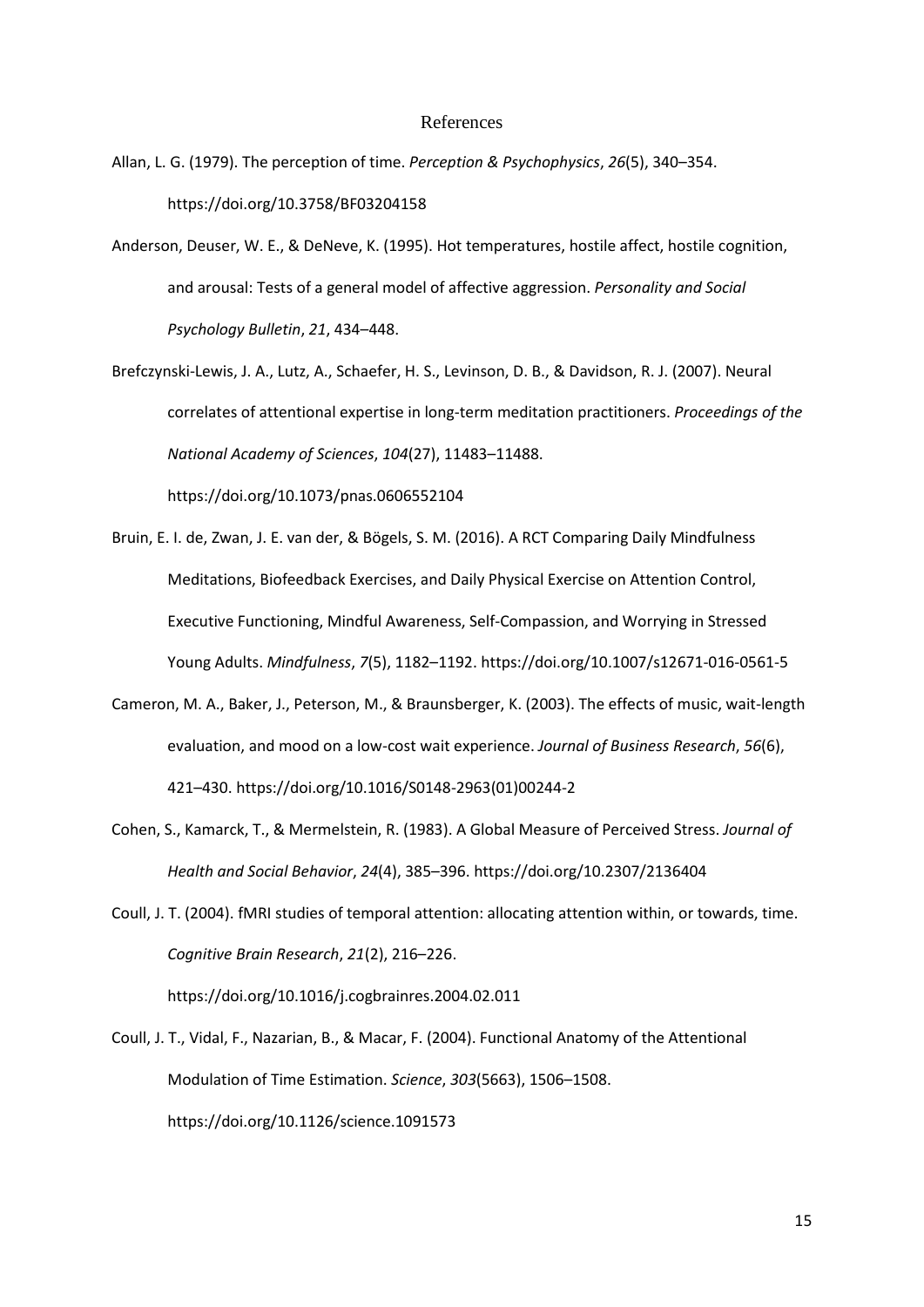- Crust, L. (2004). Carry-Over Effects of Music in an Isometric Muscular Endurance Task. *Perceptual and Motor Skills*, *98*(3), 985–991. https://doi.org/10.2466/pms.98.3.985-991
- De Bourdeaudhuij, I., Crombez, G., Deforche, B., Vinaimont, F., Debode, P., & Bouckaert, J. (2002). Effects of distraction on treadmill running time in severely obese children and adolescents. *International Journal of Obesity*, *26*(8), 1023–1029. https://doi.org/10.1038/sj.ijo.0802052
- Delgado, M. D. L., & Droit-Volet, S. (2007). Testing the representation of time in reference memory in the bisection and the generalization task: The utility of a developmental approach. *The Quarterly Journal of Experimental Psychology*, *60*(6), 820–836.

https://doi.org/10.1080/17470210600790471

- Droit-Volet, S., Brunot, S., & Niedenthal, P. (2004). Perception of the duration of emotional events. *Cognition & Emotion*, *18*(6), 849–858. https://doi.org/10.1080/02699930341000194
- Droit-Volet, S., Clément, A., & Fayol, M. (2008). Time, number and length: Similarities and differences in discrimination in adults and children. *The Quarterly Journal of Experimental Psychology*, *61*(12), 1827–1846.
- Droit-Volet, S., Fayolle, S., & Gil, S. (2011). Emotion and time perception: effects of film-induced mood. *Frontiers in Integrative Neuroscience*, *5*, 33.

https://doi.org/10.3389/fnint.2011.00033

- Effron, D. A., Niedenthal, P. M., Gil, S., & Droit-Volet, S. (2006). Embodied temporal perception of emotion. *Emotion*, *6*(1), 1–9. https://doi.org/10.1037/1528-3542.6.1.1
- Fayolle, S., Lamotte, M., Droit-Volet, S., & Gil, S. (2013). Time, Emotion and the Embodiment of Timing. *Timing & Time Perception*, 1–28. https://doi.org/10.1163/22134468-00002004
- Ferrara, A., Lejeune, H., & Wearden, J. H. (1997). Changing sensitivity to duration in human scalar timing: An experiment, a review, and some possible explanations. *The Quarterly Journal of Experimental Psychology: Section B*, *50*(3), 217–237.
- Gapin, J. I., Labban, J. D., & Etnier, J. L. (2011). The effects of physical activity on attention deficit hyperactivity disorder symptoms: the evidence. *Preventive Medicine*, *52*, S70–S74.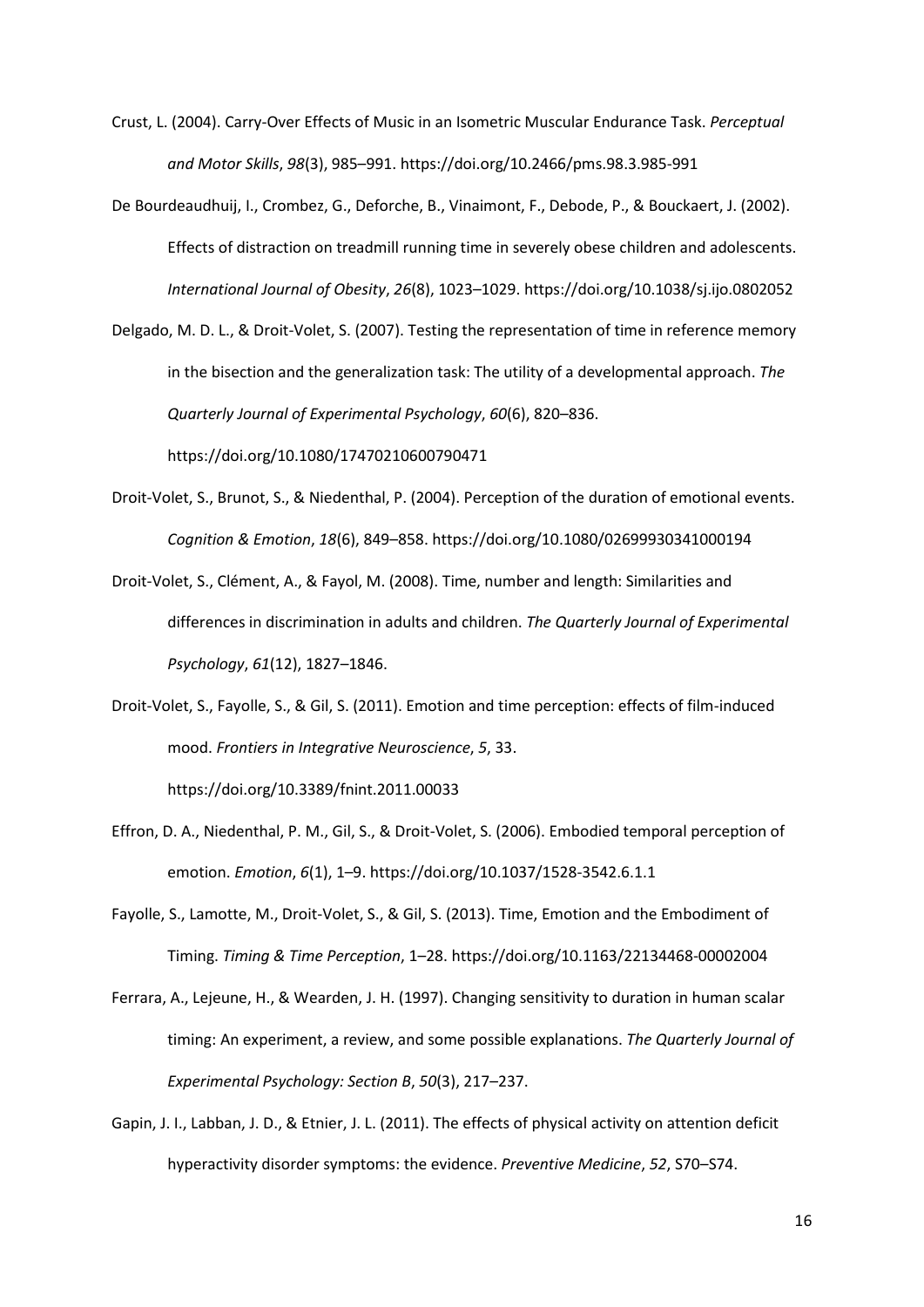- Gibbon, J., Church, R. M., & Meck, W. H. (1984). Scalar timing in memory. *Annals of the New York Academy of Sciences*, *423*(1), 52–77.
- Gil, S., & Droit-Volet, S. (2011). "Time flies in the presence of angry faces"… depending on the temporal task used! *Acta Psychologica*, *136*(3), 354–362.

https://doi.org/10.1016/j.actpsy.2010.12.010

- Gleeson, M. (1998). Temperature regulation during exercise. *International Journal of Sports Medicine*, *19*(S 2), S96–S99.
- Guéguen, N., & Jacob, C. (2002). The influence of music on temporal perceptions in an on-hold waiting situation. *Psychology of Music*, *30*(2), 210–214.
- Hawkins, H. L., Kramer, A. F., & Capaldi, D. (1992). Aging, exercise, and attention. *Psychology and Aging*, *7*(4), 643–653. https://doi.org/10.1037/0882-7974.7.4.643

Hoagland, H. (1933). The physiological control of judgments of duration: evidence for a chemical clock. *Journal of General Psychology*, *9*, 267–287. https://doi.org/10.1080/00221309.1933.9920937

- Jones, L. A., Allely, C. S., & Wearden, J. H. (2011). Click trains and the rate of information processing: Does "speeding up" subjective time make other psychological processes run faster? *Quarterly Journal of Experimental Psychology*, *64*(2), 363–380. https://doi.org/10.1080/17470218.2010.502580
- Jones, L. A., & Wearden, J. H. (2003). More is not necessarily better: Examining the nature of the temporal reference memory component in timing. *Quarterly Journal of Experimental Psychology: Section B*, *56*(4), 321.
- Jones, M. R., & Boltz, M. (1989). Dynamic attending and responses to time. *Psychological Review*, *96*(3), 459–491. https://doi.org/10.1037/0033-295X.96.3.459

Kahneman, D. (1973). *Attention and effort*. Citeseer. Retrieved from http://citeseerx.ist.psu.edu/viewdoc/download?doi=10.1.1.398.5285&rep=rep1&type=pdf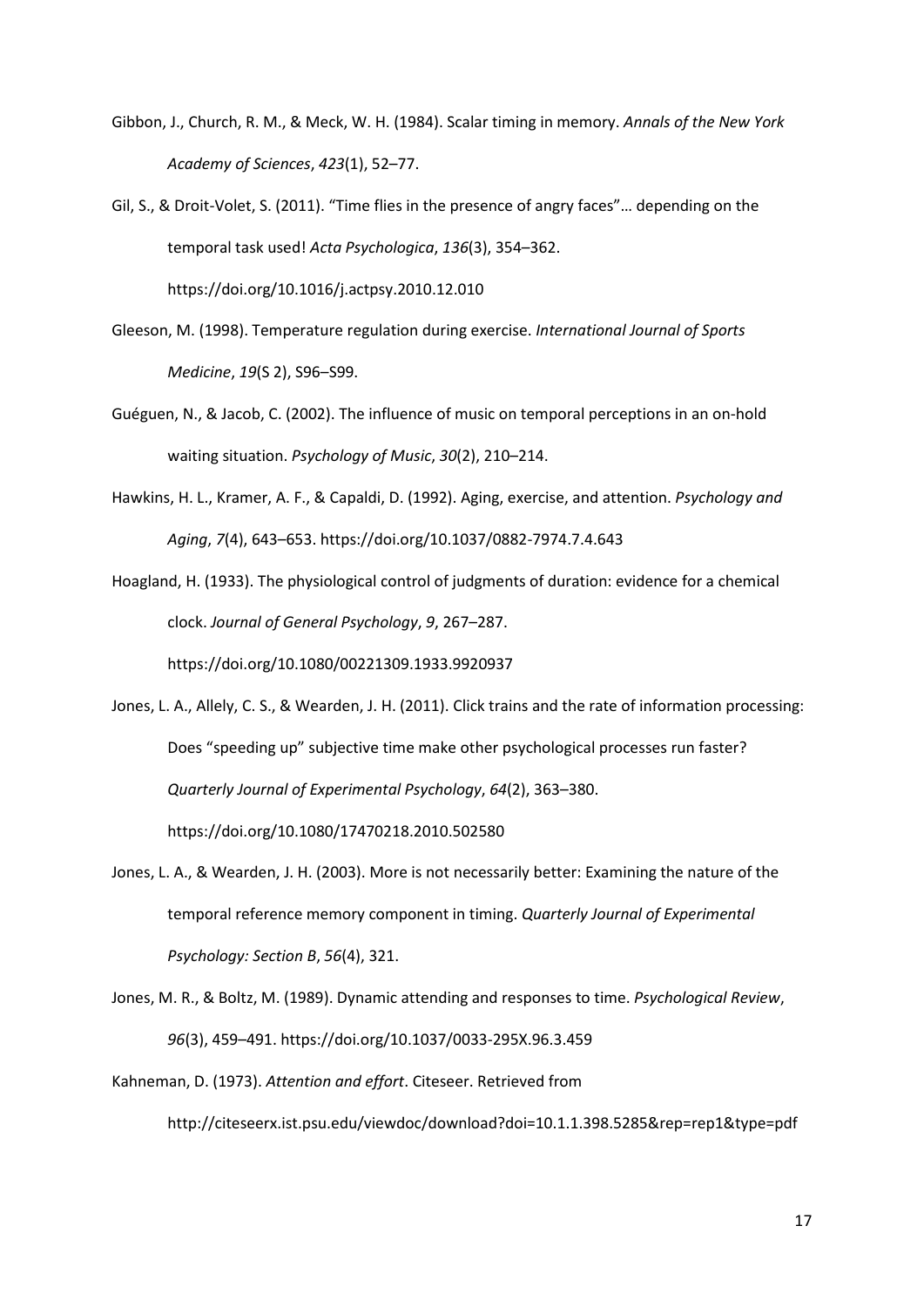- Karageorghis, C. I., & Priest, D.-L. (2012). Music in the exercise domain: a review and synthesis (Part I). *International Review of Sport and Exercise Psychology*, *5*(1), 44–66.
- Namboodiri, V. M. K., Mihalas, S., & Hussain Shuler, M. G. (2014). A temporal basis for Weber's law in value perception. *Frontiers in Integrative Neuroscience*, *8*, 79.

Noulhiane, M., Pouthas, V., & Samson, S. (2009). Is time reproduction sensitive to sensory modalities? *European Journal of Cognitive Psychology*, *21*(1), 18–34. https://doi.org/10.1080/09541440701825981

- Ogden, R. S., & Jones, L. A. (2009). More is still not better: Testing the perturbation model of temporal reference memory across different modalities and tasks. *Quarterly Journal of Experimental Psychology*, *62*(5), 909–924. https://doi.org/10.1080/17470210802329201
- Potteiger, J. A., Schroeder, J. M., & Goff, K. L. (2000). Influence of music on ratings of perceived exertion during 20 minutes of moderate intensity exercise. *Perceptual and Motor Skills*, *91*(3 Pt 1), 848–854.
- Svebak, S., & Murgatroyd, S. (1985). Metamotivational dominance: a multimethod validation of reversal theory constructs. *Journal of Personality and Social Psychology*, *48*(1), 107.
- Wearden, J. H. (2005). Origines et développement des théories d'horloge interne du temps psychologique. *Psychologie Française*, *50*(1), 7–25.

https://doi.org/10.1016/j.psfr.2004.10.002

- Wearden, J. H., & Penton-Voak, I. S. (1995). Feeling the heat: Body temperature and the rate of subjective time, revisited. *The Quarterly Journal of Experimental Psychology B: Comparative and Physiological Psychology*, *48B*(2), 129–141.
- Xuan, B., Zhang, D., He, S., & Chen, X. (2007). Larger stimuli are judged to last longer. *Journal of Vision*, *7*(10), 1–5. https://doi.org/10.1167/7.10.2
- Zakay, D. (1992). On prospective time estimation, temporal relevance and temporal uncertainty. In F. Macar, V. Pouthas, & W. J. Friedman (Eds.), *Time, action and cognition: Towards bridging the gap.* (pp. 109–117). New York, NY US: Kluwer Academic/Plenum Publishers.